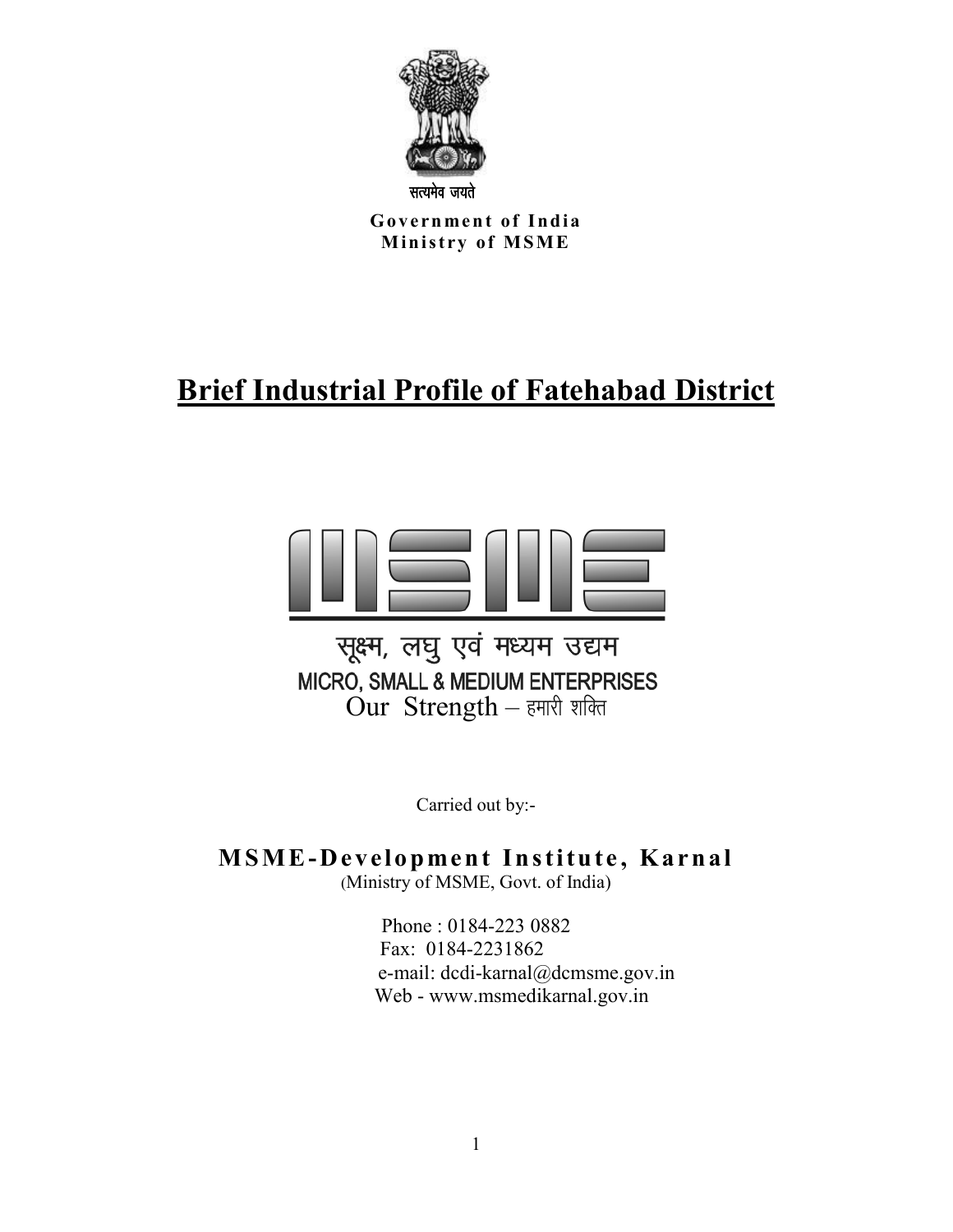# **Contents**

| S. No. | <b>Topic</b>                                                  | Page No.  |
|--------|---------------------------------------------------------------|-----------|
| 1.     | <b>General Characteristics of the District</b>                | $3 - 4$   |
| 1.1    | Location & Geographical Area                                  | 5         |
| 1.2    | Topography                                                    | 5         |
| 1.3    | Availability of Minerals.                                     | 6         |
| 1.4    | Forest                                                        | 6         |
| 1.5    | Administrative set up                                         | $6 - 8$   |
| 2.     | District at a glance                                          | $8 - 10$  |
| 2.1    | Existing Status of Industrial Area in the District Fatehabad  | 11        |
| 3.     | <b>Industrial Scenario of District Fatehabad</b>              | 11        |
| 3.1    | Industry at a Glance                                          | 11        |
| 3.2    | Year Wise Trend of Units Registered                           | $11 - 12$ |
| 3.3    | Details Of Existing Micro & Small Enterprises & Artisan Units | 12        |
|        | In The District                                               |           |
| 3.4    | Large Scale Industries / Public Sector undertakings           | 13        |
| 3.5    | Major Exportable Item                                         | 13        |
| 3.6    | Growth Trend                                                  | 13        |
| 3.7    | Vendorisation / Ancillarisation of the Industry               | 13        |
| 3.8    | Medium Scale Enterprises                                      | 13        |
| 3.8.1  | List of the units in Fatehabad & near by Area                 | 13        |
| 3.8.2  | Major Exportable Item                                         | 13        |
| 3.9    | Service Enterprises                                           | 13        |
| 3.9.1  | Potentials areas for service industry                         | 13        |
| 3.10   | Potential for new MSMEs                                       | 13        |
| 4.     | <b>Existing Clusters of Micro &amp; Small Enterprise</b>      | 13        |
| 4.1    | Detail Of Major Clusters                                      | 13        |
| 4.1.1  | Manufacturing Sector                                          | 13        |
| 4.1.2  | Service Sector                                                | 14        |
| 5.     | General issues raised by industry association during the      | 14        |
|        | course of meeting                                             |           |
| 6      | <b>Steps to set up MSMEs</b>                                  | 15        |
| 7.     | <b>Additional information if any:</b>                         | 15        |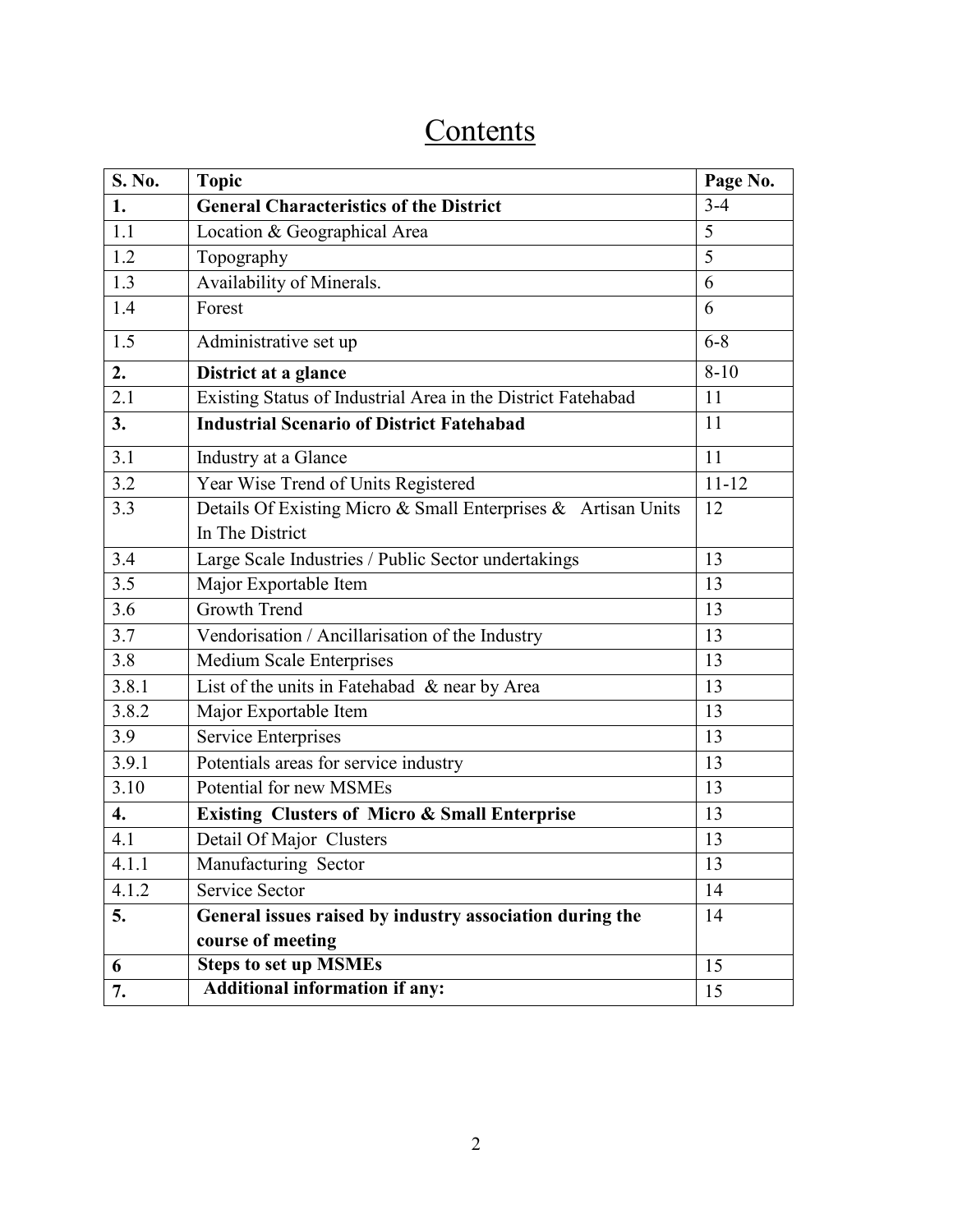# **Brief Industrial Profile of District Fatehabad**

## 1. **General Characteristics of the District**

The district derives its name from the headquarters town Fatehabad. The town was founded by Firoz Shah Tughlak in the 14th century. He named it after his son Fateh Khan, as Fatehabad. The Fatehabad district was carved out of Hissar district on 15-07-1997.

Aryans at first on the banks of the rivers - the Saraswati and the Drishadvati, and in the course of their expansion covered a wider area of Hissar and Fatehabad. The area was probably included in the kingdom of Pandavas and their successors. Panini mentions quite a few towns of the region-Aisukari, Taushayana (Tohana) and Rori which have been identified with Hissar, Tohana and Rori, respectively. According to Puranas, the areas of Fatehabad district remained a part of [Nanda Empire.](http://en.wikipedia.org/wiki/Nanda_Empire) The discovery of [Ashokan](http://en.wikipedia.org/wiki/Ashoka) pillars at Hissar and Fatehabad shows that the area of the district remained a part of Mauryan Empire. The people of Agroha area assisted [Chandra](http://en.wikipedia.org/wiki/Chandra_Gupta_Maurya)  [Gupta Maurya](http://en.wikipedia.org/wiki/Chandra_Gupta_Maurya) in the war against Greeks.

After the fall of the Mauryas and [Sungas,](http://en.wikipedia.org/wiki/Sungas) the Agras along with the Yaudheys - the republican tribes of the region-asserted for their independence. The Agras settled in the region covering Agroha and Barwala. They issued coins from Agroha, the capital headquarters. As attested by the discovery of coin-moulds and terracottas, the region was a part of [Kushan Empire.](http://en.wikipedia.org/wiki/Kushan_empire) According to A.S. Altekar, the Yaudheys made a second bid for independence towards the end of the 2nd century AD, came out successful in their venture and succeeded in freeing their home-land and ousting Kushans.

The early 11th century saw the Ghaznavid inroads in this area. Sultan Masud led the expeditions towards Agroha. The [Chauhans](http://en.wikipedia.org/wiki/Chauhan) seem to have taken special measures for protecting the area against Muslim incursions. The area of Agroha passed on to the Muslim rule after the defeat of [Prithvi Raj III](http://en.wikipedia.org/w/index.php?title=Prithvi_Raj_III&action=edit&redlink=1) in the Second Battle of Tarain (1192).

After the Battle of Tarain, Sultan Shihab-ud-din Muhammad Ghuri placed one of his ablest generals in the Indian campaigns. But it appears that any meaningful control could not be established. Seizing the opportunity, a Rajput clan, Jatus, a branch of Tomar/ Tanwar Rajputs, widely extended their power in Fatehabad area including Agroha. Firuz (1351–88) shot these areas into prominence. The ruler came to have somewhat unusual fancy for the tract (Hissar). It is a great credit to him that he established new towns of Fatehabad and Hissar and built two canals; one taking off from Ghaggar at Phulad and following the course of Joiya up to the town of Fatehabad. After the death of Firuz (1388), chaos and confusion spread all round. The situation deteriorated still further when Timur invaded in 1398. During his marching, [Timur](http://en.wikipedia.org/wiki/Timur) invested Fatehabad which was captured without any opposition from the inhabitants. Lastly, the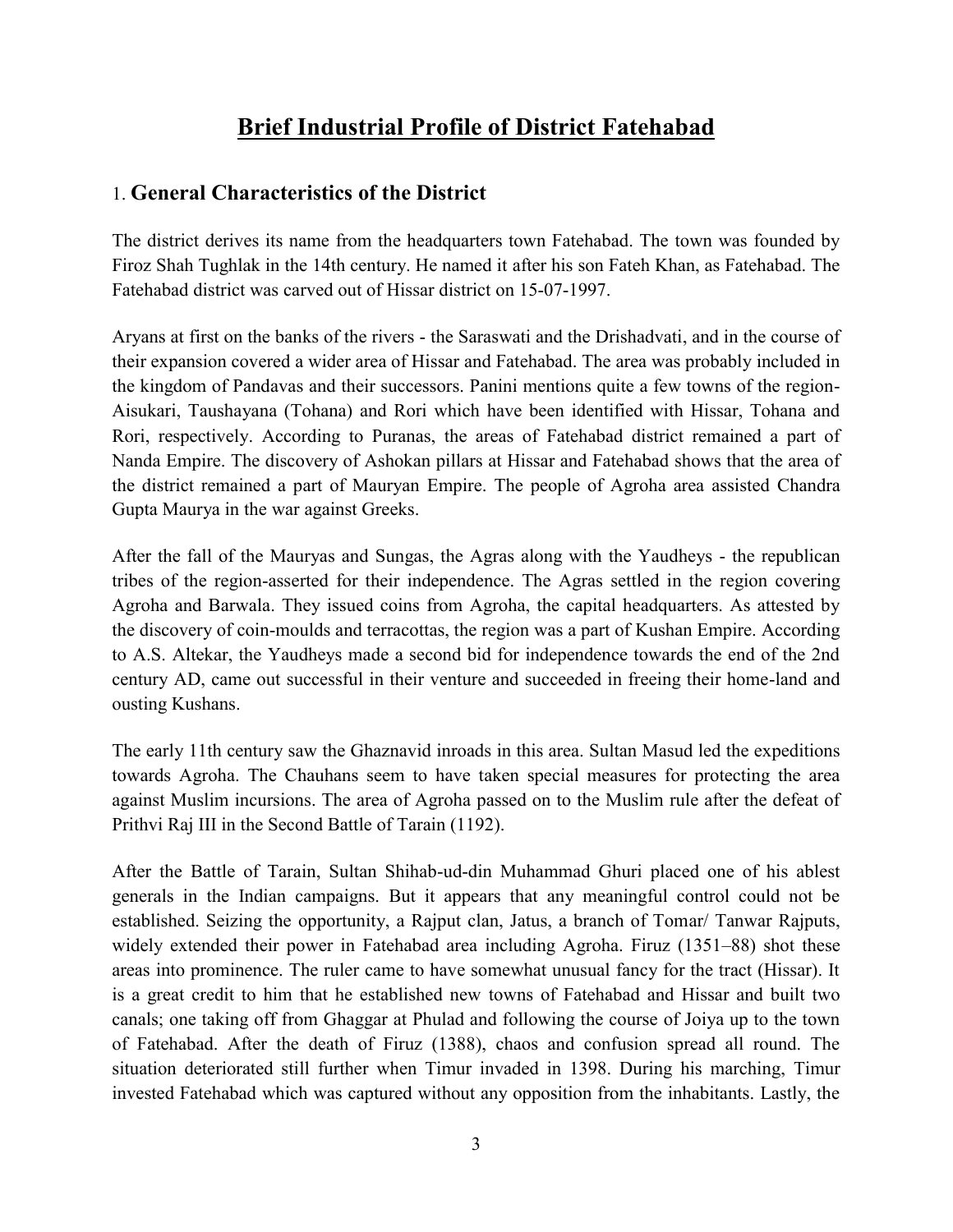invader reached Tohana but he could not set- up his permanent rule over the area. He soon left for Samana after looting these areas. The areas of Fatehabad came under the control of Mughals-Babar and [Humayun.](http://en.wikipedia.org/wiki/Humayun) Maharaja Amar Singh of Patiala along with his famous minister Dewan Nanumal laid seize to the stronghold of Bighar near Fatehabad

There is a small and beautiful mosque known as Humanyun mosque at Fatehabad. The legend assigns the association of the mosque to the Mughal Emperor Humanyun who in his flight after his defeat at the hands of [Sher Shah Suri](http://en.wikipedia.org/wiki/Sher_Shah_Suri) happened to pass through Fatehabad. Fatehabad was one of important Mahals during Akbar's timeBy 1760, the areas became the scene of a sort of triangular duel between the sturdy Sikhs of north-east, marauding Bhattis of north-west and the Muslim chiefs of the south. None of them could, however, hold the region permanently except for the Bhattis who became the masters of Fatehabad pargana. In 1774, Maharaja Amar Singh of Patiala along with his famous minister Dewan Nanumal laid seize to the stronghold of Bighar near Fatehabad which fell shortly afterwards.

The Raja then took Fatehabad and Sirsa and invested Rania held by Bhattis. Tohana also was seized by the Chief of Patiala. But after a treaty of Jind in 1781, Fatehabad and Sirsa were made over to the Bhattis and remaining territories were allowed to be retained by the [Sikhs.](http://en.wikipedia.org/wiki/Sikhs) By 1798, Agroha and Tohana were important parganas under the control of George Thomas. When George Thomas was driven out from here by the Sikh[-Maratha-](http://en.wikipedia.org/wiki/Maratha)French Confederacy, a French Officer Lt. Bourquian controlled these areas on behalf of Marathas. He is said to have rebuilt the towns of Tohana and Hissar. Later these areas were placed under the charge of Illias Beg, a Mughal noble of Hansi. With the [treaty of Surji Anjangaon](http://en.wikipedia.org/wiki/Treaty_of_Surji_Anjangaon) 1803, the British became the rulers of this area and Marathas were vanquished forever.

In November, 1884, the Sirsa district was abolished and Sirsa tahsil after the distribution of villages was formed. In 1889, 15 villages forming a detached block known as Budhlada were transferred from Kaithal tehsil to Fatehabad tehsil. The Barwala tehsil containing villages was abolished with effect from January 1, 1891 and its area was distributed between 3 contiguous tehsils; 13 villages going to Hansi, 24 to Hissar and 102 to Fatehabad. At the same time 13 villages were transferred from Hissar tahsil to Bhiwani tehsil and a sub-tehsil was established at Tohana in Fatehabad tehsil. In 1923, the Tohana sub-tahsil was transferred from Fatehabad to Hissar tehsil. In 1972, Tohana sub-tehsil was upgraded to tehsil. Two sub-tehsils, one at Ratia of tehsil of Fatehabad and other at Adampur of Hissar tahsil were created in 1979. By the end of 1978, the Hissar district comprised 486 villages, divided between tehsils of Fatehabad -166; Hissar-115, Hansi-119 and Tohana-86. Fatehabad came into existence as a full-fledged district with effect from 15-7-1997, now having three sub-divisions, three tehsils and three sub-tehsils.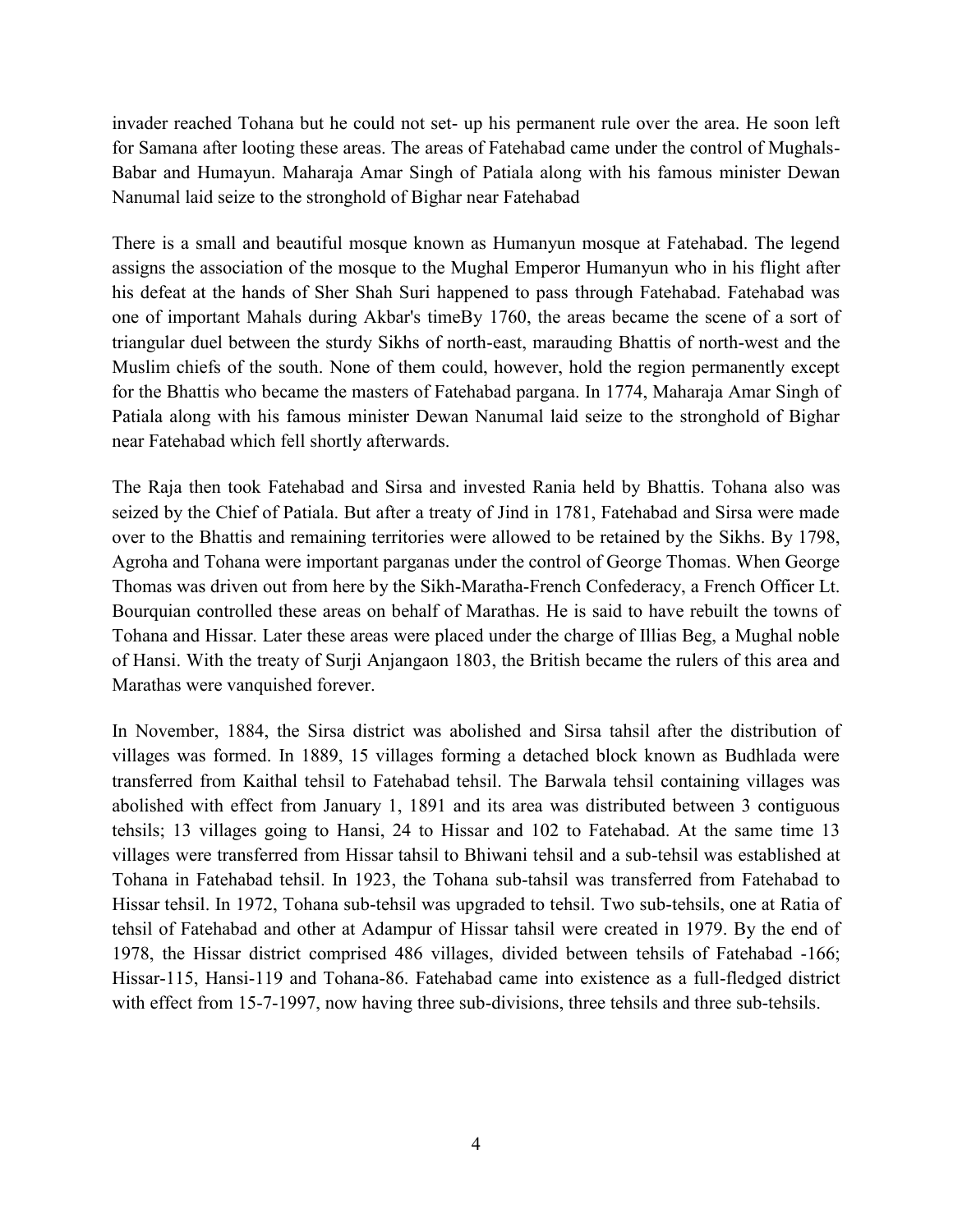# **Climate**

The climate of the district is of tropical type with intensively hot summer and cool winter, with a temperature of 47 in June and 2 C in December and January. The average rainfall of the district is 400 mm.

# **Rainfall**

The average annual rainfall in the district is 395.6 mm. The rainfall increases generally from the west towards the east and varies from 339.1 mm at Fatehabad to 428.4 mm at Hisar. About 71 percent of the annual normal rainfall is received during the short south-west monsoon period, July to September, July and August being the rainiest months.

# **Transport**

Fatehabad district is connected by road with Punjab, Delhi and Sirsa district. Railway lines still not installed in Fatehabad Town. A network of metalled roads link all its villages and towns. National Highway No.10 connects Fatehabad with Delhi and Punjab.

# **Demographics**

According to the [2011 census](http://en.wikipedia.org/wiki/2011_census_of_India) Fatehabad district has a [population](http://en.wikipedia.org/wiki/Demographics_of_India) of 941,522, roughly equal to the nation of [Fiji](http://en.wikipedia.org/wiki/Fiji) or the US state of [Delaware.](http://en.wikipedia.org/wiki/Delaware) This gives it a ranking of 461st in India (out of a total of [640\)](http://en.wikipedia.org/wiki/Districts_of_India). The district has a population density of 371 inhabitants per square kilometre (960 /sq mi) . Its [population growth rate](http://en.wikipedia.org/wiki/Family_planning_in_India) over the decade 2001-2011 was 16.79 %. Fatehabad has a [sex ratio](http://en.wikipedia.org/wiki/Sex_ratio) of 903 [females](http://en.wikipedia.org/wiki/Women_in_India) for every 1000 males and a [literacy rate](http://en.wikipedia.org/wiki/Literacy_in_India) of 69.1 %.

# **1.1 Location & Geographical Area.**

Fatehabad is located at [29.52°N 75.45°E.](http://toolserver.org/%7Egeohack/geohack.php?pagename=Fatehabad,_Haryana¶ms=29.52_N_75.45_E_) It has an average elevation of 208 metres (682 feet).It is located in the south western part of [Haryana.](http://en.wikipedia.org/wiki/Haryana) It is surrounded by [Punjab](http://en.wikipedia.org/wiki/Punjab_%28India%29) in North, district Hissar in south, district [Jind](http://en.wikipedia.org/wiki/Jind) in East and [Rajasthan](http://en.wikipedia.org/wiki/Rajasthan) and district [Sirsa](http://en.wikipedia.org/wiki/Sirsa_district) in the West. The geographical area of the district is  $2520 \text{ km}^2$ . which is 5.4 % of the state share.

# **1.2 Topography**

The district Fatehabad is an alluvial plain of indo-gegetic basin. No perennial river flows through the district, however a seasonal river i.e Ghaggar is flowing through Ratia and Jakhal. Bhakra and western Yamuna are two main canals that irrigate most of the part of district.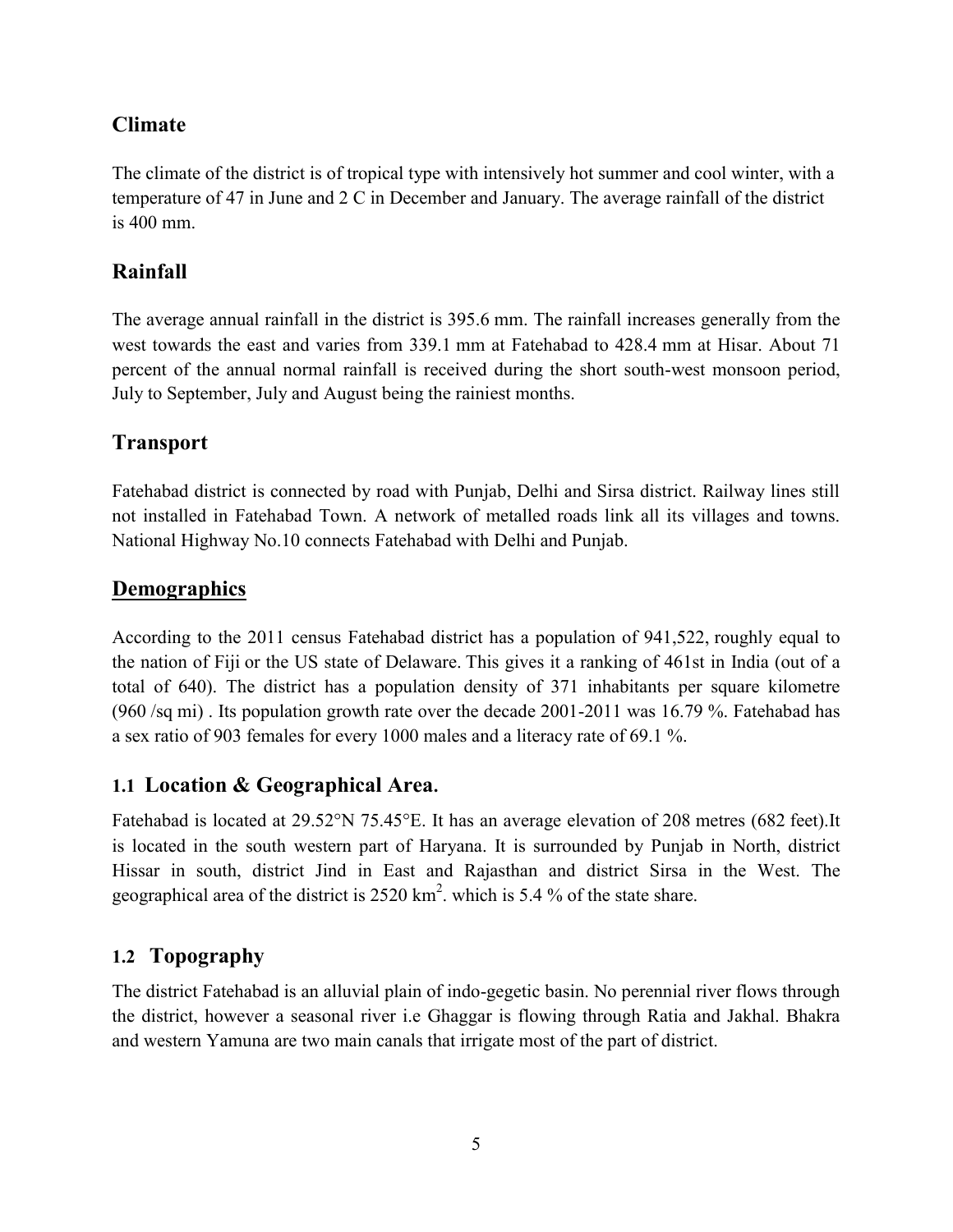## **1.3 Availability of Minerals.**

In Fatehabad district, sand mineral is available however, as per the Order of Hon'ble Punjab  $\&$ Haryana High Court, mining in Haryana is banned from 2010 to till date. Since there is ban therefore there is no production.

## **1.4 FOREST**

The total forest area of district Fatehabad is 40 Sq Km which is the 1.58 % of the total geographical area of the district.

#### **1.5 Administrative set up.**

| <b>District</b> | Sub-Division | <b>Tehsil</b> | <b>Sub-Tehsil</b> | <b>Blocks</b> |
|-----------------|--------------|---------------|-------------------|---------------|
| Fatehabad       | Fatehabad    | Fatehabad     | Bhuna             | Fatehabad     |
|                 | Tohana       | Tohana        | Bhattu            | Tohana        |
|                 | Ratia        | Ratia         | Jakhal            | Ratia         |
|                 |              |               |                   | Bhuna         |
|                 |              |               |                   | Bhattu        |
|                 |              |               |                   | Jakhal        |

#### **Deputy Commissioner**

The Deputy Commissioner is overall in-charge of the general administration in the district. He is under the administrative control of Commissioner, Hisar Division, Hisar. In fact, the state government authorities descend through the Divisional Commissioner to the Deputy Commissioner. The Deputy Commissioner has to perform triple functions, as he is at once the Deputy Commissioner, the District Magistrate and the Collector.

As Deputy Commissioner, he is the executive head of the district with multifarious responsibilities. There is hardly any aspect of district administration with which he is not concerned in one way or the other. He has a special role to play in the Panchayati Raj. In addition to keeping an eye on the working of Panchayti Raj institutions, he guides the Panchayats, Panchayat Samitis, municipalities, market committees and improvement trusts and helps them to overcome difficulties and problems.

As District Magistrate, he is responsible for the maintenance of law and order in the district. He is the principal executive magistrate for the enforcement of the security measures and exercises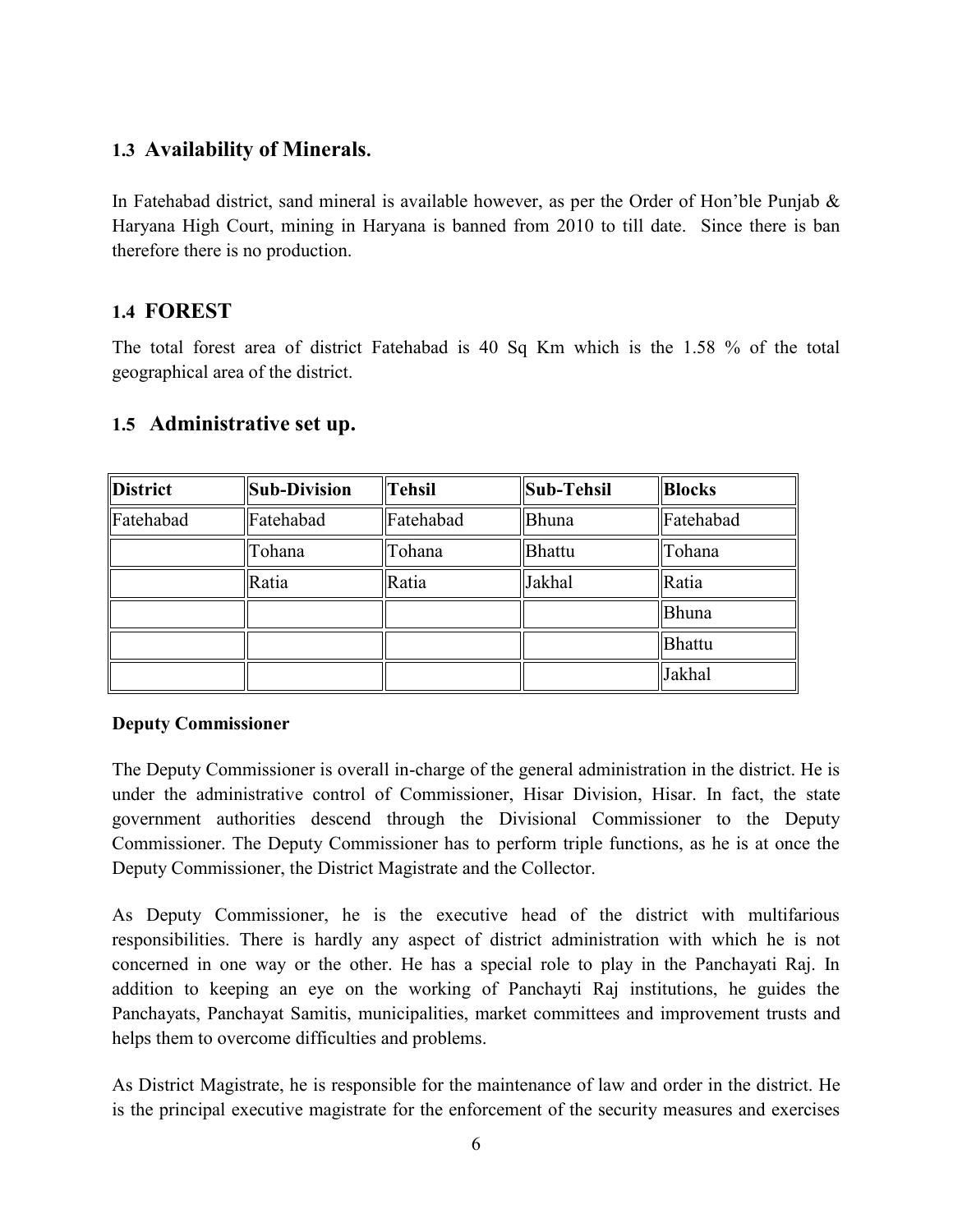judicial powers under certain sections of the preventive chapters of the code of criminal procedure. Two Sub-Divisional Officers (civil) and Tehsildars and Naib-Tehsildars assist him in the work. The Superintendent of police who heads the police force in the district assists the District Magistrate to maintain law and order.

As Collector, he is the chief officer of the revenue administration in the district and is responsible for collection of revenue and all dues recoverable as arrears of land revenue. He is the highest revenue judicial authority in the district. The Sub-Divisional Officers, Tehsildars, Naib-Tehsildars, Kanungos and Patwaris assist him in the revenue work.

#### **Sub-Divisional Officer (Civil)**

The Sub-Divisional Officer is the chief civil officer of the sub-division. In fact, he is a miniature Deputy Commissioner of the sub-division. He is competent to correspond direct with the government and other departments on routine matters. He has to perform executive, magisterial and revenue duties. His executive duties pertain to the maintenance of law an order, development, local bodies, motor taxation, passport, issue and renewal of arms licenses, Subdivisional establishment, etc. As Sub-Divisional Magistrate, he enforces security measures for the maintenance of Law and Order and exercises judicial powers under certain sections of the preventive chapters of the code of Criminal Procedure. An appeal from the orders of the Sub-Divisional Magistrate in such cases lies with the District and Sessions Judge. In the revenue matters he is Assistant collector Grade I. but under certain Acts, the powers of collector have been delegated to him.

#### **Tehsildar / Naib-Tehsildar**

The Tehsildar and Naib-Tehsildar are the key officers in the revenue administration and exercise powers of the Assistant Collector Grade II While deciding partition cases, the Tehsildar assumes powers of Assistant Collector Grade I. The Tehsildar and Naib-Tehsildar perform the functions of Sub-Registrar There main task being revenue collection and supervision; the Tehsildar and the Naib-Tehsildar have to tour extensively in their areas. They are principally responsible for the duties, they assist the development staff in their various activities in the execution of development staff in their various activities in the execution of the development plans, construction of roads, drains, embankments, soil conservation and reclamation, pavement of streets, filling of depressions and work connected with rural reconstruction.

#### **Police**

The police administration in the district is under the Superintendent of police, who, next to the Deputy Commissioner is responsible for the maintenance of law and order. He is assisted by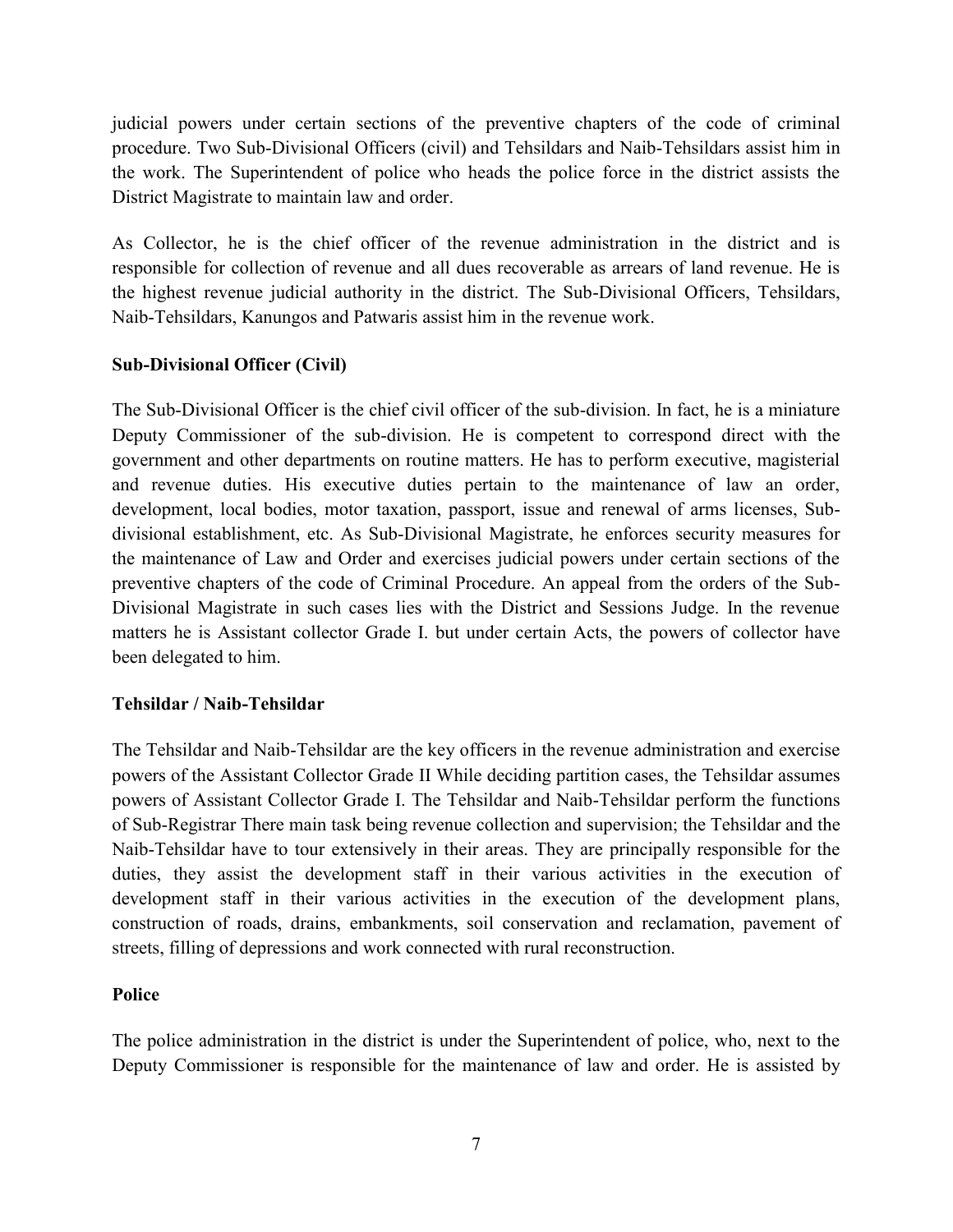Deputy Superintendent. The Superintendent of police functions under the administrative control of the Inspector General of Police, Hisar Range, Hisar.

#### **Judiciary**

The organization of civil and criminal justice in the district is headed by the District and Sessions Judge. The District & Session Judge is assisted by 5 Additional District & Session Judges. One Senior Sub-Judge ,1 Chief Judicial Magistrate ,2 Additional Senior Sub Judges and 5 Sub Judges help the District and Sessions Judge in the administration of civil and criminal justice in the district.

| S.No             | Particular                   | Year        | Unit       | <b>Statistics</b>  |
|------------------|------------------------------|-------------|------------|--------------------|
| 1                | <b>Geographical features</b> |             |            |                    |
| (A)              | <b>Geographical features</b> |             |            |                    |
|                  | i) Latitude                  |             |            | 29°31'             |
|                  | ii) Longitude                |             |            | 75°27'             |
|                  | iii) Geographical Area       |             | Sq. Mtr    | 2538               |
| (B)              | Administrative Units         |             |            |                    |
|                  | i) Sub divisions             |             | <b>Nos</b> | 3                  |
|                  | ii) Tehsils                  |             | <b>Nos</b> | $\overline{3}$     |
|                  | iii) Sub-Tehsil              |             | <b>Nos</b> | 3                  |
|                  | iv) Patwar Circle            |             | <b>Nos</b> | <b>NA</b>          |
|                  | v) Panchayat Simitis         |             | <b>Nos</b> | 6                  |
|                  | vi)Nagar nigam               |             | <b>Nos</b> | --                 |
|                  | vii) Nagar Palika            |             | <b>Nos</b> | 3                  |
|                  | viii) Gram Panchayats        |             | <b>Nos</b> | 245                |
|                  | xi) Revenue villages         |             | <b>Nos</b> |                    |
|                  | x) Assembly Area             |             | <b>Nos</b> | 3                  |
| 2.               | Population                   |             |            |                    |
| (A)              | Sex-wise                     |             |            |                    |
|                  | i) Male                      | 2011        | <b>Nos</b> | 494834             |
|                  | ii) Female                   | 2011        | <b>Nos</b> | 446688             |
| (B)              | <b>Rural Population</b>      | 2011        | <b>Nos</b> | 762182             |
| $\overline{3}$ . | <b>Agriculture</b>           |             |            |                    |
| $\mathbf{A}$ .   | Land utilization             |             |            |                    |
|                  | i) Total Area                | $2010 - 11$ | Hectare    | 249000             |
|                  | ii) Forest cover             | $2010 - 11$ | $\epsilon$ | Less than 500 Hect |
|                  | iii) Non Agriculture Land    | $2010 - 11$ | $\epsilon$ | 21000              |

# **2. District at a glance**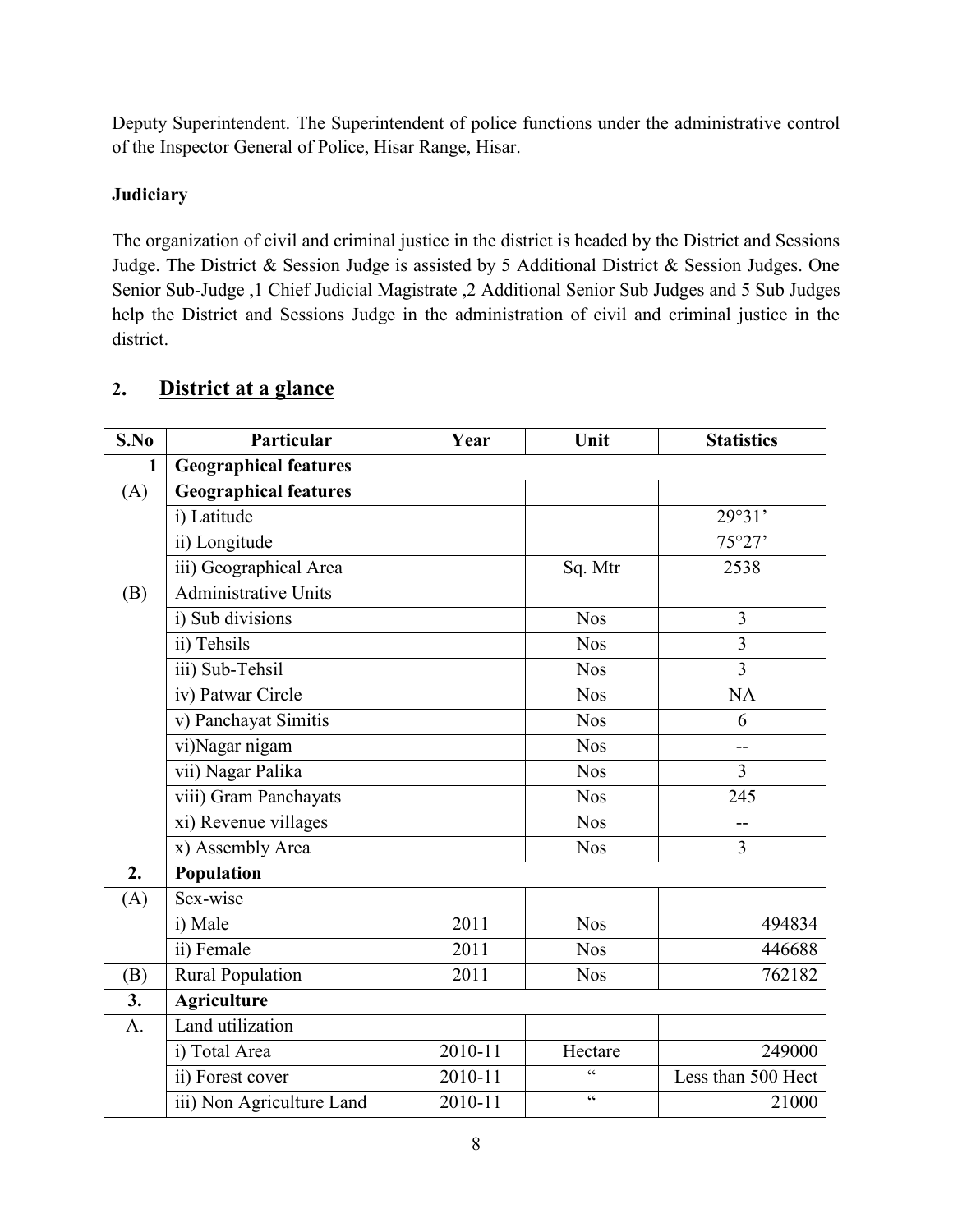|           | v) cultivable Barren land                                     | 2010-11            | $\zeta\,\zeta$ | 2000                                                                                                                                                                                                                                                                 |
|-----------|---------------------------------------------------------------|--------------------|----------------|----------------------------------------------------------------------------------------------------------------------------------------------------------------------------------------------------------------------------------------------------------------------|
| 4.        | <b>Forest</b>                                                 |                    |                |                                                                                                                                                                                                                                                                      |
|           | (i) Forest                                                    | 2010-11            | Hectare        | 480                                                                                                                                                                                                                                                                  |
| 5.        | <b>Livestock &amp; Poultry</b>                                |                    |                |                                                                                                                                                                                                                                                                      |
| A.        | Cattle                                                        |                    |                |                                                                                                                                                                                                                                                                      |
|           | i) Cows                                                       | 2010-11            | Nos.           | 1552361                                                                                                                                                                                                                                                              |
|           | ii) Buffaloes                                                 | 2010-11            | Nos.           | 5953228                                                                                                                                                                                                                                                              |
| <b>B.</b> | <b>Other livestock</b>                                        |                    |                |                                                                                                                                                                                                                                                                      |
|           | i) Goats                                                      | 2010-11            | Nos.           | 16121                                                                                                                                                                                                                                                                |
|           | ii) Pigs                                                      | 2010-11            | Nos.           | 2321                                                                                                                                                                                                                                                                 |
|           | iii) Dogs & Bitches                                           | 2010-11            | Nos.           | 15983                                                                                                                                                                                                                                                                |
|           | iv)Railways                                                   |                    |                |                                                                                                                                                                                                                                                                      |
|           | i) Length of rail line                                        | 2010-11            | Kms            | 1220<br>(The railway<br>administration<br>prepares the<br>railway statistics<br>division wise and<br>not station wise or<br>section wise. On<br>the reorganization<br>of Punjab state,<br>about 1220 Km of<br>rail length came to<br>the share of<br>Haryana state.) |
|           | v) Roads                                                      |                    |                |                                                                                                                                                                                                                                                                      |
|           | (a) National Highway                                          | 2010-11            | Kms            | 41                                                                                                                                                                                                                                                                   |
|           | (b) State Highway                                             | 2010-11            | Kms            | 1495                                                                                                                                                                                                                                                                 |
|           | (c) Main District Highway<br>(d) Other district & Rural Roads | 2010-11            | Kms            |                                                                                                                                                                                                                                                                      |
|           | (e) Rural road/ Agriculture                                   | 2010-11<br>2010-11 | Kms<br>Kms     |                                                                                                                                                                                                                                                                      |
|           | <b>Marketing Board Roads</b>                                  |                    |                |                                                                                                                                                                                                                                                                      |
|           | (f) Kachacha Road                                             | 2010-11            | Kms            |                                                                                                                                                                                                                                                                      |
|           |                                                               |                    |                |                                                                                                                                                                                                                                                                      |
|           | vi) Communication                                             |                    |                |                                                                                                                                                                                                                                                                      |
|           | (a) Telephone connection                                      | 2010-11            |                |                                                                                                                                                                                                                                                                      |
|           | (b) Post offices                                              | 2010-11            | Nos.           | 132                                                                                                                                                                                                                                                                  |
|           | (c) Telephone center                                          | 2010-11            | Nos.           | 46                                                                                                                                                                                                                                                                   |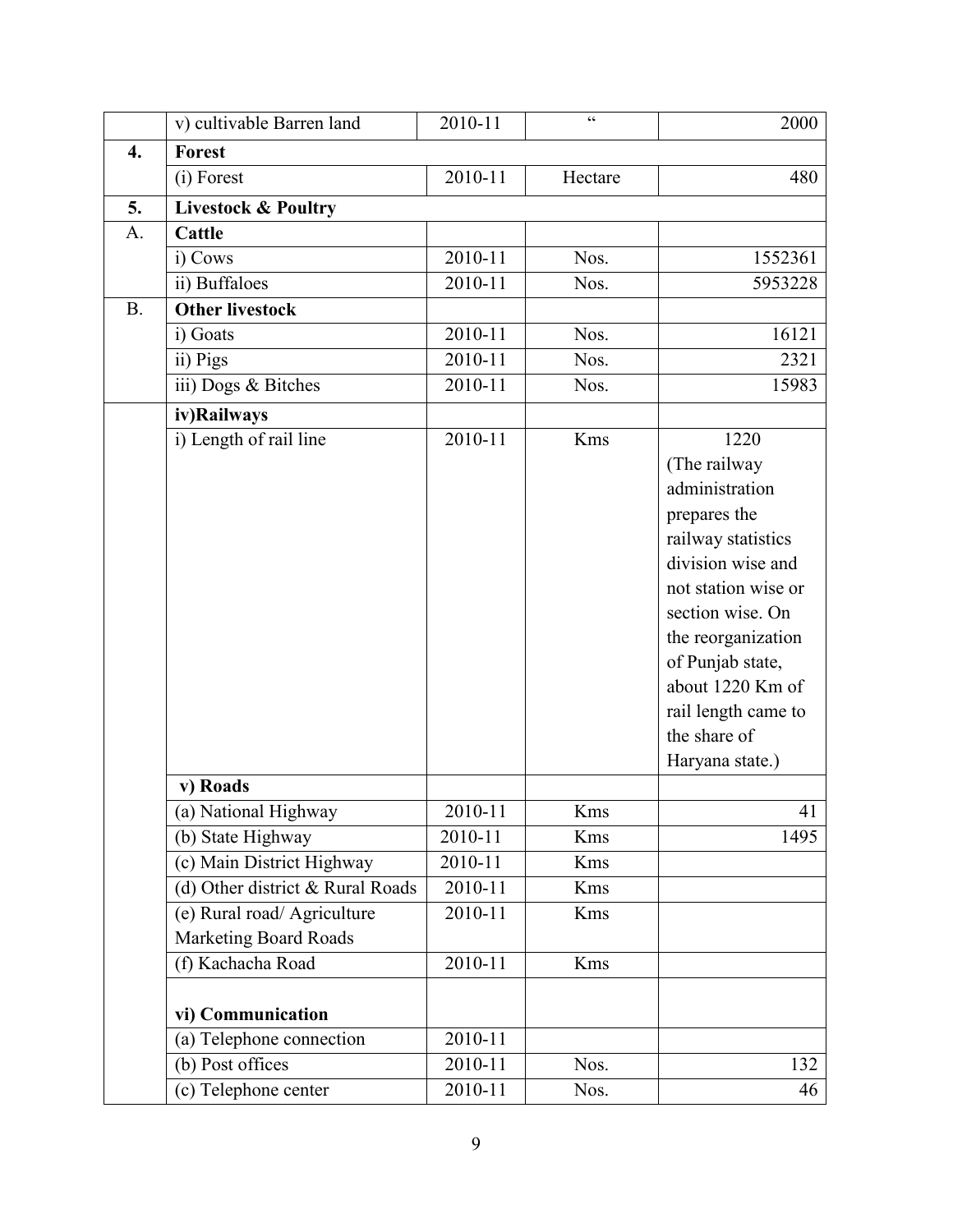| (d) Density of Telephone   | 2010-11 | Nos./1000   |                       |
|----------------------------|---------|-------------|-----------------------|
|                            |         | person      |                       |
| (e) Density of Telephone   | 2010-11 | No. per KM. |                       |
| (f) PCO Rural              | 2010-11 | No.         |                       |
| $(g)$ PCO STD              | 2010-11 | No.         | 604                   |
| (h) Mobile                 | 2010-11 | No.         |                       |
| vii) Public Health         |         |             | All Govt Hospitals    |
|                            |         |             | $-132$                |
| (a) Allopathic Hospital    | 2010-11 | No.         | 02                    |
| (b) Beds in Allopathic     |         | No.         |                       |
| hospitals                  |         |             | 266                   |
|                            |         |             | (This is inclusive of |
|                            |         |             | beds in Ayurvedic     |
|                            |         |             | and Allopathic        |
|                            |         |             | Hospitals in          |
|                            |         |             | Fatehabad District)   |
| (c) Ayurvedic Hospital     |         | No.         | 18                    |
| (d) Beds in Ayurvedic      |         | No.         |                       |
| hospitals                  |         |             |                       |
| (e) Unani hospitals        |         | No.         |                       |
| (f) Community health       |         | No.         | 02                    |
| centers                    |         |             |                       |
| (g) Primary health centers |         | No.         | 16                    |
| (h) Dispensaries           |         |             | 01                    |
| (i) Sub Health Centers     |         | No.         | 106                   |
| (j) Private hospitals      |         | No.         | 12                    |
| viii) Banking commercial   |         |             |                       |
| (a) Commercial Bank        |         | Nos.        | 75                    |
| (b) rural Bank Products    |         | Nos.        | 21                    |
| $(c)$ Co-Operative bank    |         | Nos.        | 29                    |
| products                   |         |             |                       |
| (d) PLDB Branches          |         | Nos.        | 04                    |
| ix) Education              |         |             |                       |
| (a) Primary school         |         | Nos.        | 496                   |
| (b) Middle schools         |         | Nos.        | 147                   |
| (c) Secondary & senior     |         | Nos.        | 197                   |
| secondary schools          |         |             |                       |
| (d) Colleges               |         | Nos.        | 20                    |
| (e) Technical University   |         | Nos.        | --                    |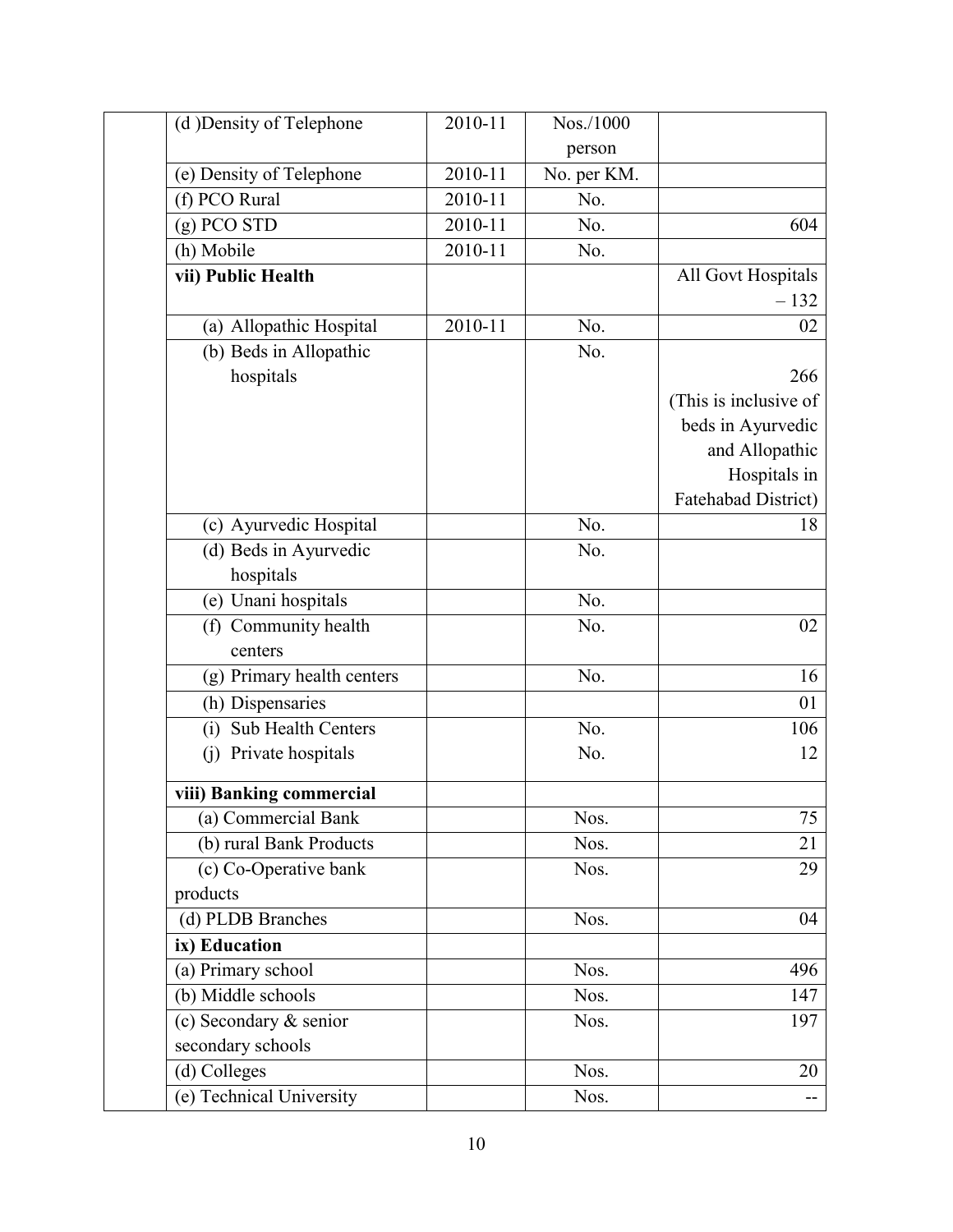# **2.1 Existing Status of Industrial Areas in the District**

| S.  | <b>Name</b>  | Land          | Land          | Prevailing      | No of        | No of        | No of        | No. of     |
|-----|--------------|---------------|---------------|-----------------|--------------|--------------|--------------|------------|
| No. | of           | acquired      | developed     | <b>Rate Per</b> | <b>Plots</b> | allotted     | Vacant       | Units in   |
|     | Ind.         | $(\text{In})$ | $(\text{In})$ | Sqm             |              | <b>Plots</b> | <b>Plots</b> | Production |
|     | Area         | hectare)      | hectare)      | (In Rs.)        |              |              |              |            |
|     | Rural        | $2.90$ Acre   | 2.90 Hec      | Rs. 3000        | 8            |              | 3            | 2          |
|     | Indl.        |               |               | Per SQ Yd       |              |              |              |            |
|     | Estate       |               |               |                 |              |              |              |            |
|     | <b>Total</b> | $2.90$ Acre   | 2.90 Hec      | Rs. 3000        | 8            | 5            | 3            | 2          |
|     |              |               |               | Per SQ Yd       |              |              |              |            |

#### **3. INDUSTRIAL SCENERIO OF FATEHABAD**

# **3.1 Industry at a Glance**

| Sr. No         | <b>Head</b>                                                                        | Unit           | <b>Particulars</b> |
|----------------|------------------------------------------------------------------------------------|----------------|--------------------|
| 1.             | REGISTERED INDUSTRIAL UNIT                                                         | NO.            | 1125               |
| 2.             | TOTAL INDUSTRIAL UNIT                                                              | NO.            | 5000               |
| 3 <sub>1</sub> | <b>REGISTERED MEDIUM &amp; LARGE</b><br><b>UNIT</b>                                | NO.            | 03                 |
| 4.             | ESTIMATED AVG. NO. OF DAILY<br>WORKER EMPLOYED IN SMALL<br><b>SCALE INDUSTRIES</b> | NO.            | 3500               |
| 5.             | <b>EMPLOYMENT IN LARGE AND</b><br><b>MEDIUM INDUSTRIES</b>                         | NO.            | 389                |
| 6.             | <b>NO. OF INDUSTRIAL AREA</b>                                                      | NO.            | 01                 |
| 7.             | <b>TURNOVER OF SMALL SCALE</b><br>IND.                                             | <b>IN LACS</b> | 27525              |
| 8.             | TURNOVER OF MEDIUM &<br><b>LARGE SCALE INDUSTRIES</b>                              | <b>IN LACS</b> | 3614               |

## **3.2 YEAR WISE TREND OF UNITS REGISTERED**

| YEAR | <b>NUMBER OF</b>   | <b>EMPLOYMENT</b> | <b>INVESTMENT</b> |
|------|--------------------|-------------------|-------------------|
|      | <b>REGISTERED</b>  | Nos)              | (lakh Rs.)        |
|      | <b>UNITS</b> (Nos) |                   |                   |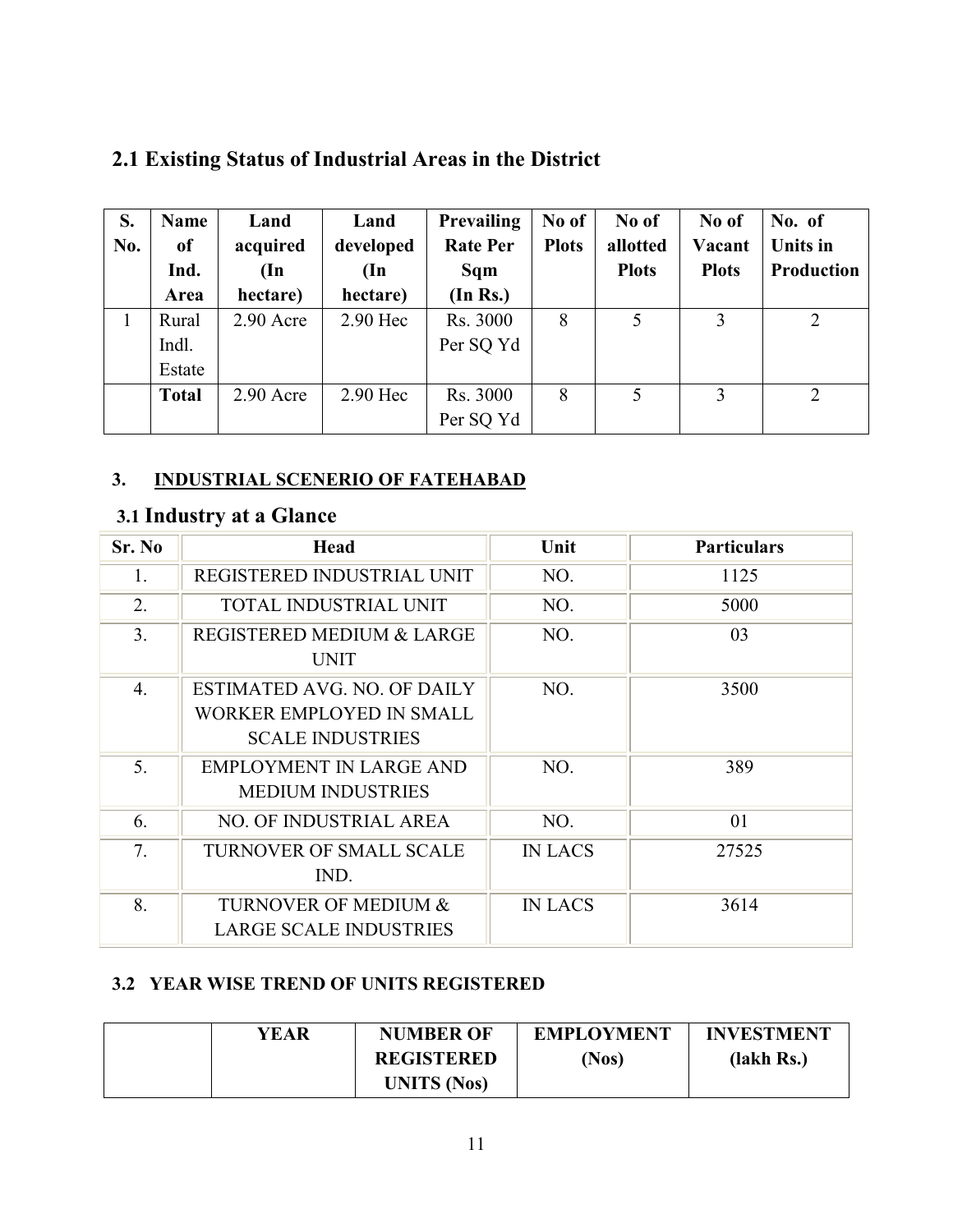| $Up$ to | Since 1984 to | 1008           | 3447 | 2135.26 |
|---------|---------------|----------------|------|---------|
|         | 2001          |                |      |         |
|         | 2001-2002     | 21             | 73   | 22.48   |
|         | 2002-03       | 29             | 155  | 78.55   |
|         | 2003-04       | 7              | 103  | 28.18   |
|         | 2004-05       |                | 16   | 3.25    |
|         | 2005-06       |                | 17   | 2.63    |
|         | 2006-07       | $\overline{4}$ | 109  | 46.00   |
|         | 2007-08       | $\overline{2}$ | 61   | 5.00    |
|         | 2008-09       | 17             | 375  | 155.50  |
|         | 2009-10       | 21             | 295  | 317.35  |
|         | 2010-11       | 14             | 181  | 346.50  |
|         | <b>Total</b>  | 1125           | 4832 | 3141.70 |

**Source: DIC Fatehabad** 

#### **3.3 DETAILS OF EXISTING MICRO & SMALL ENTERPRISES AND ARTISAN UNITS IN THE DISTRICT**

| <b>NIC</b>  | <b>TYPE OF</b>                     | <b>NUMBER</b> | <b>INVESTMET</b> | <b>EMPLOYMENT</b> |
|-------------|------------------------------------|---------------|------------------|-------------------|
| <b>CODE</b> | <b>INDUSTRY</b>                    | OF            | (Lakh Rs.)       | (Nos.)            |
| NO.         |                                    | <b>UNITS</b>  |                  |                   |
| 20          | Agro based                         | 213           | 1456.45          | 1827              |
| 22          | Soda water                         |               |                  |                   |
| 23          | Cotton textile                     |               |                  |                   |
| 24.         | Woolen, silk & artificial Thread   |               |                  |                   |
|             | based clothes.                     |               |                  |                   |
| 25.         | Jute & jute based                  |               |                  |                   |
| 26.         | Ready-made<br>garments<br>$\&$     | 98            | 260.00           | 209               |
|             | embroidery                         |               |                  |                   |
| 27.         | Wood/wooden based furniture        | 119           | 305.00           | 232               |
| 28.         | Paper & Paper products             | 22            |                  | 88                |
| 29.         | Leather based                      | 94            | 102.00           | 400               |
| 31.         | Chemical/Chemical based            | 5             | 80.00            | 54                |
| 30.         | Rubber, Plastic & petro based      | 28            | 345.25           | 640               |
| 32.         | Mineral based                      | 8             | 30.75            | 266               |
| 33.         | Metal based (Steel Fab.)           | --            |                  |                   |
| 35.         | Engineering units                  | 57            | 73.50            | 216               |
| 36.         | Electrical machinery and transport | $\mathbf{1}$  | 3.50             | 5                 |
|             | equipment                          |               |                  |                   |
| 97.         | Repairing & servicing              | 410           | 397.25           | 845               |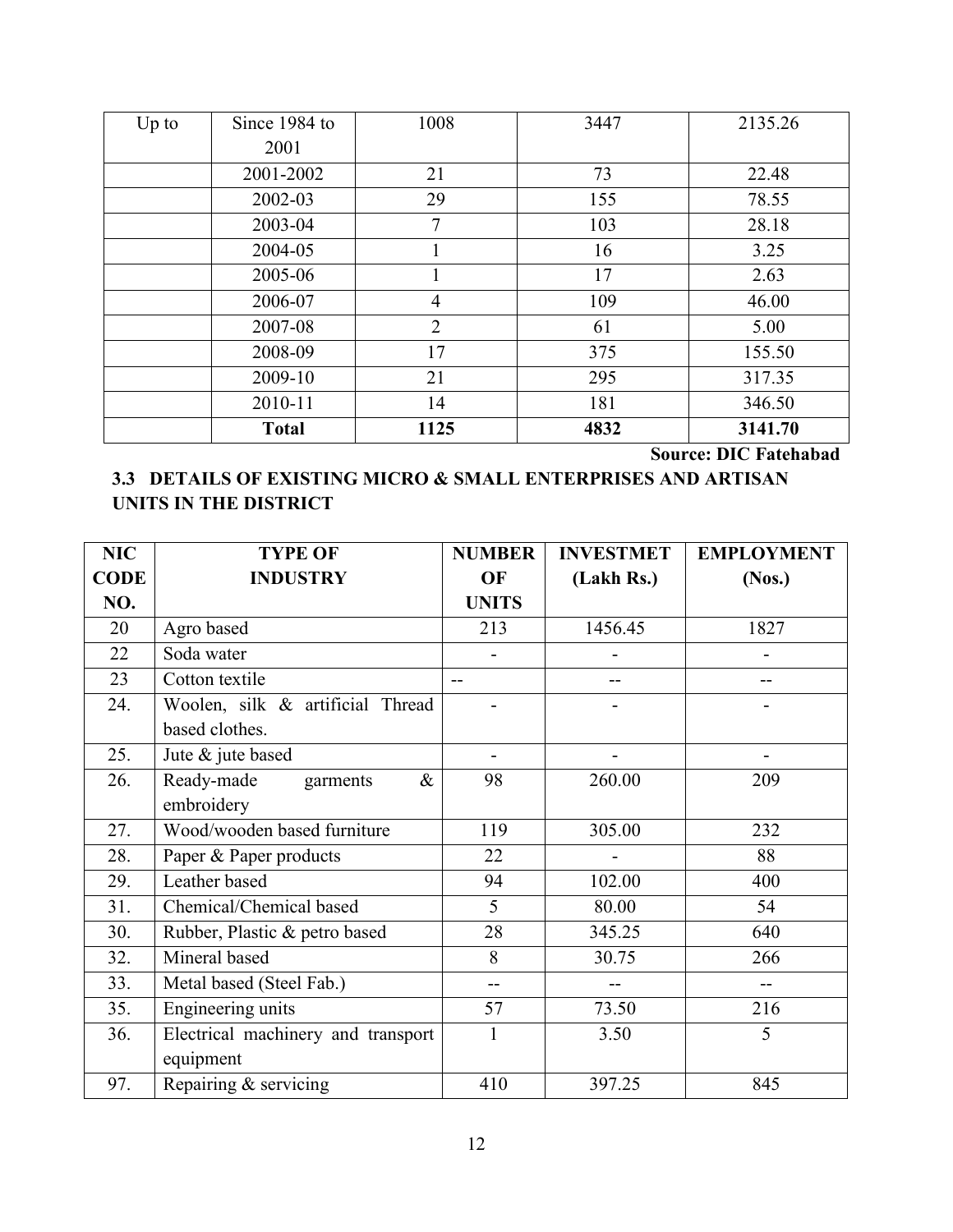| Λ1<br>UI. | <b>Others</b>  | იე<br>7∠ | 88.00       | 138  |
|-----------|----------------|----------|-------------|------|
|           | Kachori Making | NA       | <b>NA</b>   | NA   |
|           | Total          | 125      | .70<br>3141 | 4832 |

#### **3.4 Large Scale Industries / Public Sector undertakings**

#### **List of the Medium and Large Scale units in Fatehabad & Near By Area**

- 1. M/s. Nuchem Ltd., Tohana , Distt. Fatehabad
- 2. M/s. Wahid Sarhand, Bhuna
- 3. HAFED, Ratia, Fatehabad

#### **3.5 Major Exportable Item :-**

Rice

#### **3.6 Growth Trend:**

In past 3 hears, the growth is around 12% .

#### **3.7 Vendorisation / Ancillarisation of the Industry:**

There are about 98 ancillary units to above medium and large units. The addresses can be taken directly from them.

#### **3.8 Service Enterprises**

#### **3.8.1 Potentials areas for service industry:-**

Auto workshops, mobile repairing, restaurant, electrical appliances, computer maintenance etc.

#### **3.9 Potential for new MSMEs :-**

Agro based and food processing, rice, garments, stationary, Ups, packaging

**4. Existing Clusters of Micro & Small Enterprise:** There is no major cluster in the district of Fatehabad except rice.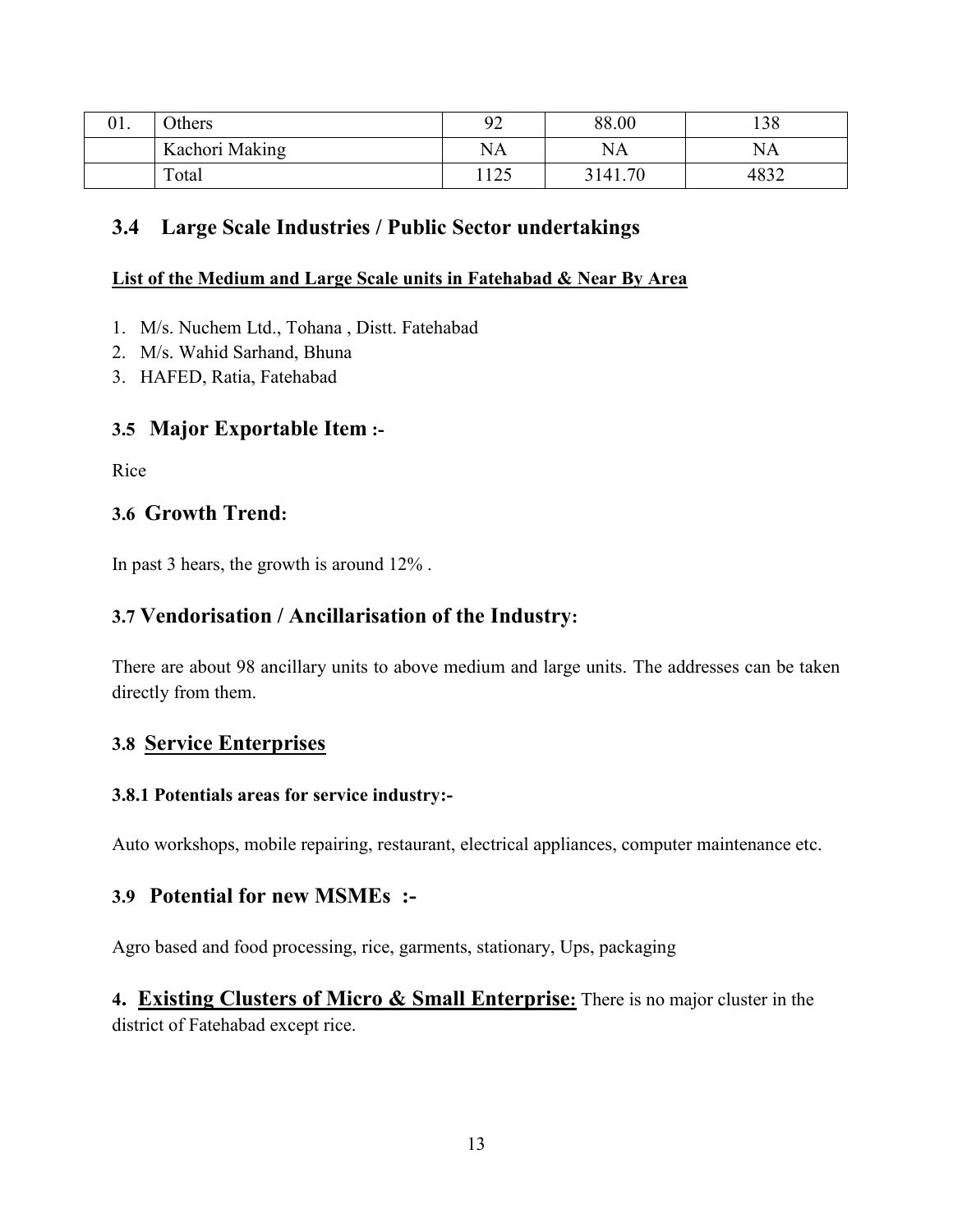#### **4.1 DETAILS OF MAJOR CLUSTERS**

One Cluster of Handloom weaver is in the process of development at village Bighar.

#### 4.1.1 **Manufacturing Sector: -** Handloom items

**4.1.2 Service Sector :-** Auto workshop, UPS assembly

#### **4.2 Details for Identified cluster**

#### 4.2.1 **Name of the cluster**

|                 | Principal Products Manufactured  | Durries, Khes, Chadder & Bed Sheets           |
|-----------------|----------------------------------|-----------------------------------------------|
|                 | in the Cluster                   |                                               |
| 2               | Name of the SPV                  | Yet to be formed                              |
| 3               | No. of functional units in the   | Around 25                                     |
|                 | clusters                         |                                               |
| $\overline{4}$  | Turnover of the Clusters         | 10 crores                                     |
| 5               | Value of Exports from the        | <b>NA</b>                                     |
|                 | Clusters                         |                                               |
| 6               | <b>Employment</b> in Cluster     | 300                                           |
| $7\phantom{.0}$ | Average investment in plant $\&$ | 5 lakhs to 10 lakhs                           |
|                 | Machinery                        |                                               |
| 8               | Major Issues / requirement       |                                               |
|                 |                                  |                                               |
| 9               | Presence of capable institutions | no                                            |
| 10              | <b>Thrust Areas</b>              |                                               |
| 11              | Problems & constraints           | Export, quality and testing lab including CFC |

## **5. General issues raised by industry association during the course of meeting**

- a. Tough competition for marketing the product in the national market.
- b. Finance to micro unit is not available and there are hurdles with the Bankers because of policy of bankers.
- c. Rate of interest is very high as compared to other countries.
- d. Non availability of infrastructural and industrial estates.
- e. Not availability of water and electricity.
- f. Non availability of skilled labour.
- g. No direct railway connectivity from the District.